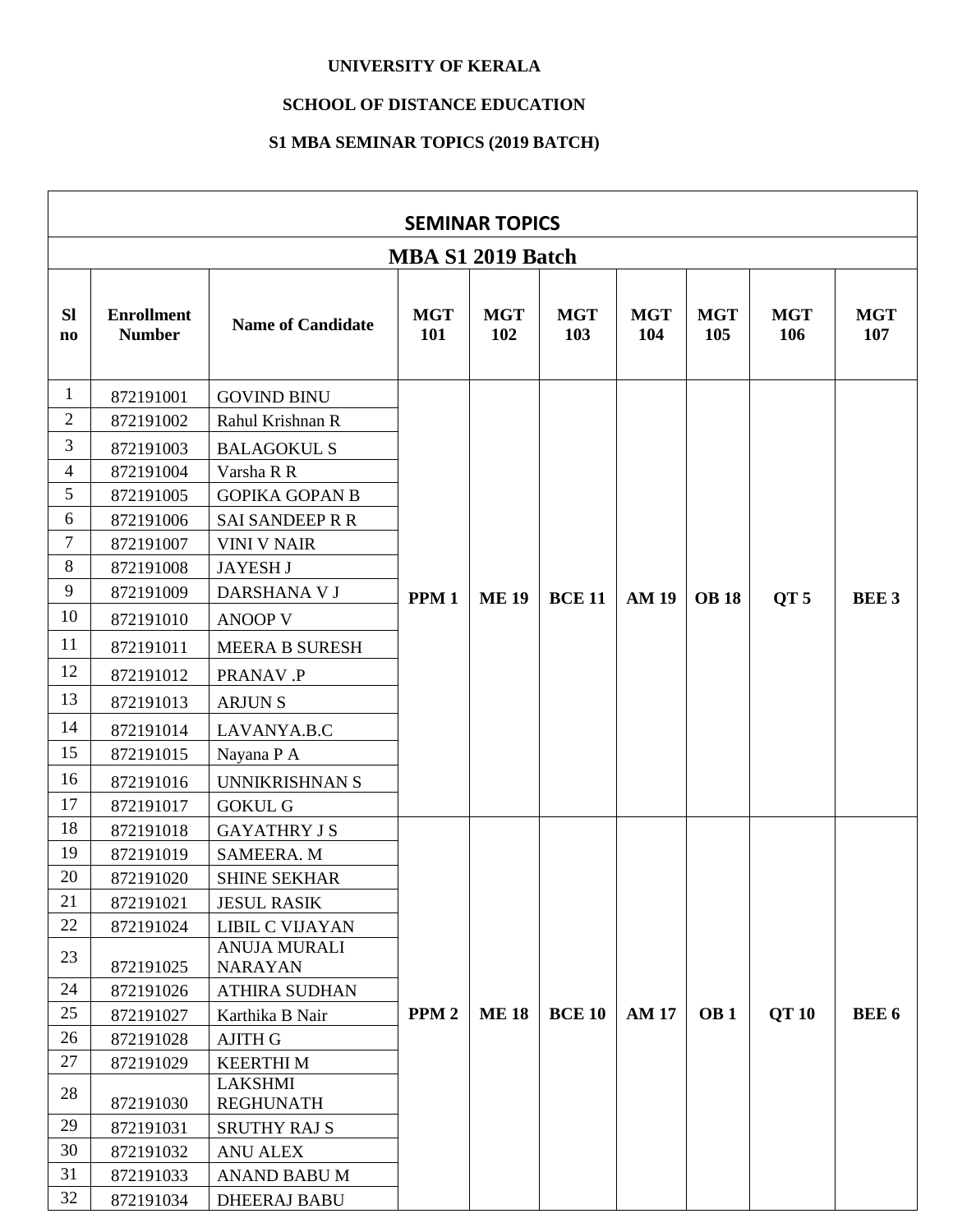| 33       | 872191035 | <b>ANJANA ANIL B</b>                      |                  |              |                  |              |                 |                 |               |
|----------|-----------|-------------------------------------------|------------------|--------------|------------------|--------------|-----------------|-----------------|---------------|
| 34       | 872191036 | THAHANI HANEESA                           |                  |              |                  |              |                 |                 |               |
| 35       | 872191037 | <b>AISWARYADS</b>                         |                  |              |                  |              |                 |                 |               |
| 36       | 872191038 | VIJAYA LAKSHMI L                          |                  |              |                  |              |                 |                 |               |
| 37       | 872191039 | <b>AJAY R</b>                             |                  |              |                  |              |                 |                 |               |
| 38       | 872191040 | <b>ATHIRA ANIL</b>                        |                  |              |                  |              |                 |                 |               |
| 39       | 872191041 | <b>FIROSKHAN.K</b>                        |                  |              |                  |              |                 |                 |               |
| 40       |           | <b>JIJO</b>                               |                  |              |                  |              |                 |                 |               |
|          | 872191042 | <b>JAYACHANADRAN</b>                      |                  |              |                  |              |                 |                 |               |
| 41       | 872191043 | JAHANA. N.S.                              |                  |              |                  |              |                 |                 |               |
| 42       | 872191044 | <b>ALI AHSAN H R</b>                      | PPM <sub>3</sub> | <b>ME17</b>  | BCE <sub>9</sub> | <b>AM 15</b> | OB <sub>3</sub> | QT 15           | <b>BEE9</b>   |
| 43       | 872191045 | <b>ASWATHY P NAIR</b>                     |                  |              |                  |              |                 |                 |               |
| 44       | 872191046 | <b>GREESHMAR</b>                          |                  |              |                  |              |                 |                 |               |
| 45       | 872191047 | <b>SHYAMINI S S</b>                       |                  |              |                  |              |                 |                 |               |
| 46       | 872191048 | <b>AKASH SS</b>                           |                  |              |                  |              |                 |                 |               |
| 47       | 872191049 | <b>KIRAN DHANESH D S</b>                  |                  |              |                  |              |                 |                 |               |
| 48       | 872191050 | <b>SUMEESKSHA S</b>                       |                  |              |                  |              |                 |                 |               |
| 49       | 872191051 | <b>ARJUN RAJ</b>                          |                  |              |                  |              |                 |                 |               |
| 50       | 872191052 | <b>SHEELA.R</b>                           |                  |              |                  |              |                 |                 |               |
| 51       | 872191053 | <b>GOKUL M G</b>                          |                  |              |                  |              |                 |                 |               |
| 52       | 872191054 | <b>SIJO M X</b>                           |                  |              |                  |              |                 |                 |               |
| 53       | 872191055 | SreeLekshmi B                             |                  |              |                  |              |                 |                 |               |
| 54       | 872191056 | SYEDALI.B                                 |                  |              |                  |              |                 |                 |               |
| 55       | 872191057 | <b>MINITP</b>                             |                  |              |                  |              |                 |                 |               |
| 56       | 872191058 | <b>ANJANA V J</b>                         |                  |              |                  |              |                 |                 |               |
| 57       | 872191059 | VINEETH.V.S.                              |                  |              |                  |              |                 |                 |               |
| 58       | 872191060 | <b>JASNA FATHIMA. T.R</b>                 |                  |              |                  |              |                 |                 |               |
| 59       |           | <b>AISWARYA</b>                           |                  |              |                  |              |                 |                 |               |
|          | 872191061 | <b>KRISHNA</b>                            | PPM <sub>4</sub> | <b>ME 16</b> | <b>BCE 8</b>     | <b>AM 13</b> | <b>OB</b> 5     | QT <sub>1</sub> | <b>BEE 12</b> |
| 60       | 872191062 | <b>KRISHNANAND G P</b>                    |                  |              |                  |              |                 |                 |               |
| 61<br>62 | 872191063 | <b>LALUB</b>                              |                  |              |                  |              |                 |                 |               |
| 63       | 872191064 | <b>GOPU G S</b>                           |                  |              |                  |              |                 |                 |               |
| 64       | 872191065 | <b>VISHNU V S</b><br><b>RASIMON A.S</b>   |                  |              |                  |              |                 |                 |               |
| 65       | 872191066 |                                           |                  |              |                  |              |                 |                 |               |
| 66       | 872191067 | Biji G                                    |                  |              |                  |              |                 |                 |               |
|          | 872191068 | Akhila Satheesh<br><b>KRISHNA PRIYA M</b> |                  |              |                  |              |                 |                 |               |
| 67       | 872191069 | <b>NAIR</b>                               |                  |              |                  |              |                 |                 |               |
| 68       | 872191070 | <b>AKHILA MOHAN A R</b>                   |                  |              |                  |              |                 |                 |               |
| 69       | 872191071 | ANAS S J                                  |                  |              |                  |              |                 |                 |               |
| 70       | 872191072 | <b>ROHINI HT</b>                          |                  |              |                  |              |                 |                 |               |
| 71       | 872191073 | <b>AMAN RASHEED</b>                       |                  |              |                  |              |                 |                 |               |
| 72       | 872191074 | <b>HANNA RAHMAN</b>                       |                  |              |                  |              |                 |                 |               |
| 73       | 872191075 | <b>VISHNUMA</b>                           | PPM <sub>5</sub> | <b>ME15</b>  | <b>BCE7</b>      | <b>AM11</b>  | OB <sub>7</sub> | QT <sub>3</sub> | <b>BEE 15</b> |
| 74       | 872191076 | <b>RENJINI U R</b>                        |                  |              |                  |              |                 |                 |               |
| 75       | 872191077 | <b>SUHANABEEGUM H</b>                     |                  |              |                  |              |                 |                 |               |
| 76       | 872191078 | NISHA S V                                 |                  |              |                  |              |                 |                 |               |
| 77       | 872191079 | <b>BIBIN C</b>                            |                  |              |                  |              |                 |                 |               |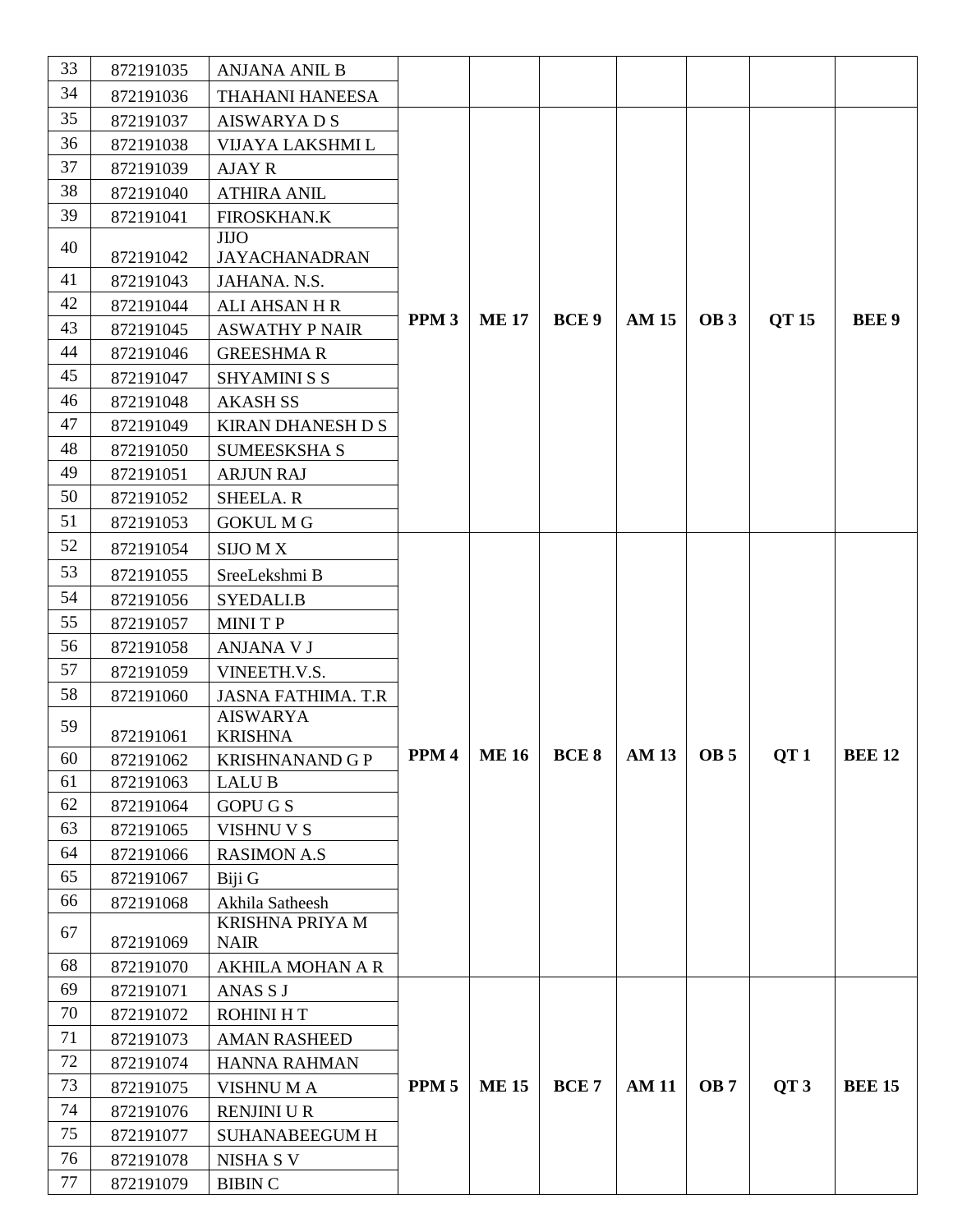| 78  | 872191080 | <b>ARUNIMA A S</b>          |                  |             |                  |                 |                 |             |               |
|-----|-----------|-----------------------------|------------------|-------------|------------------|-----------------|-----------------|-------------|---------------|
| 79  | 872191081 | AL AMEEN M A                |                  |             |                  |                 |                 |             |               |
| 80  | 872191082 | <b>SUMY MATHEW</b>          |                  |             |                  |                 |                 |             |               |
| 81  | 872191083 | <b>RAMESHKUMAR.R</b>        |                  |             |                  |                 |                 |             |               |
| 82  | 872191084 | <b>JIJUP</b>                |                  |             |                  |                 |                 |             |               |
| 83  | 872191085 | Saji.N.I.                   |                  |             |                  |                 |                 |             |               |
| 84  | 872191086 | <b>KEVIN K JOHN</b>         |                  |             |                  |                 |                 |             |               |
| 85  |           | <b>ARYA CHANDRAN</b>        |                  |             |                  |                 |                 |             |               |
|     | 872191088 | C.K                         |                  |             |                  |                 |                 |             |               |
| 86  | 872191089 | Joel Joshy                  |                  |             |                  |                 |                 |             |               |
| 87  | 872191090 | ANJITHA UNNI                |                  |             |                  |                 |                 |             |               |
| 88  | 872191091 | <b>FEMITHAN</b>             |                  |             |                  |                 |                 |             |               |
| 89  | 872191092 | APARNA SANKAR               |                  |             |                  |                 |                 |             |               |
| 90  | 872191093 | <b>AKHILA KUMARI V S</b>    |                  |             |                  |                 |                 |             |               |
| 91  | 872191095 | <b>JISHA S J</b>            |                  |             |                  |                 |                 |             |               |
| 92  | 872191096 | <b>ANANDHURB</b>            |                  |             |                  |                 |                 |             |               |
| 93  |           | <b>AKHILESH</b>             |                  |             |                  |                 |                 |             |               |
| 94  | 872191097 | <b>KRISHNAN S</b>           | PPM <sub>6</sub> | <b>ME14</b> | BCE <sub>6</sub> | AM <sub>9</sub> | OB <sub>9</sub> |             | <b>BEE 18</b> |
|     | 872191098 | <b>SREE LEKSHMI R</b>       |                  |             |                  |                 |                 | <b>QT19</b> |               |
| 95  | 872191099 | <b>AJAY THOMAS</b>          |                  |             |                  |                 |                 |             |               |
| 96  | 872191100 | Sneha Babu                  |                  |             |                  |                 |                 |             |               |
| 97  | 872191101 | Shruthi N<br><b>SHIREEN</b> |                  |             |                  |                 |                 |             |               |
| 98  | 872191102 | <b>SHAHABUDEEN</b>          |                  |             |                  |                 |                 |             |               |
| 99  | 872191103 | <b>ARYA A</b>               |                  |             |                  |                 |                 |             |               |
| 100 | 872191104 | ARYA. R                     |                  |             |                  |                 |                 |             |               |
| 101 | 872191105 | <b>ARATHY B. NAIR</b>       |                  |             |                  |                 |                 |             |               |
| 102 | 872191106 | <b>ANANTHUPS</b>            |                  |             |                  |                 |                 |             |               |
| 103 | 872191107 | <b>ARJUN S KUMAR</b>        |                  |             |                  |                 |                 |             |               |
| 104 | 872191108 | ARYA J                      |                  |             |                  |                 |                 |             |               |
| 105 | 872191109 | <b>ASHIMA S</b>             |                  |             |                  |                 |                 |             |               |
| 106 | 872191110 | <b>RAJEEV R</b>             |                  |             |                  |                 |                 |             |               |
| 107 | 872191112 | <b>REJI MATHAI</b>          |                  |             |                  |                 |                 |             |               |
| 108 | 872191113 | <b>LAKSHMI M NAIR</b>       |                  |             |                  |                 |                 |             |               |
| 109 | 872191114 | Afsal S                     |                  |             |                  |                 |                 |             |               |
| 110 | 872191115 | <b>DEVI VIJAYAKUMAR</b>     |                  |             |                  |                 |                 |             |               |
| 111 | 872191116 | DEEPAKPRASANNAN             |                  |             |                  |                 |                 |             |               |
| 112 | 872191117 | PRATHIBHA GU                | PPM <sub>7</sub> | <b>ME13</b> | BCE <sub>5</sub> | AM <sub>7</sub> | <b>OB</b> 11    | <b>QT18</b> | <b>BEE1</b>   |
| 113 | 872191118 | <b>KRISHNAPRIYA R B</b>     |                  |             |                  |                 |                 |             |               |
|     |           |                             |                  |             |                  |                 |                 |             |               |
| 114 | 872191119 | <b>ATHULYAT</b>             |                  |             |                  |                 |                 |             |               |
| 115 | 872191120 | <b>AISWARYA S</b>           |                  |             |                  |                 |                 |             |               |
| 116 | 872191121 | <b>BINCY RT</b>             |                  |             |                  |                 |                 |             |               |
| 117 | 872191122 | <b>HARSHA A</b>             |                  |             |                  |                 |                 |             |               |
| 118 | 872191123 | Athira B                    |                  |             |                  |                 |                 |             |               |
| 119 | 872191124 | <b>SUSMITHAL</b>            |                  |             |                  |                 |                 |             |               |
| 120 | 872191125 | <b>GOKULRADHA J</b>         |                  |             |                  |                 |                 |             |               |
| 121 | 872191126 | <b>DIBIN D</b>              | PPM <sub>8</sub> | <b>ME12</b> | BCE <sub>4</sub> | AM <sub>5</sub> | <b>OB</b> 13    | <b>QT17</b> | <b>BEE 2</b>  |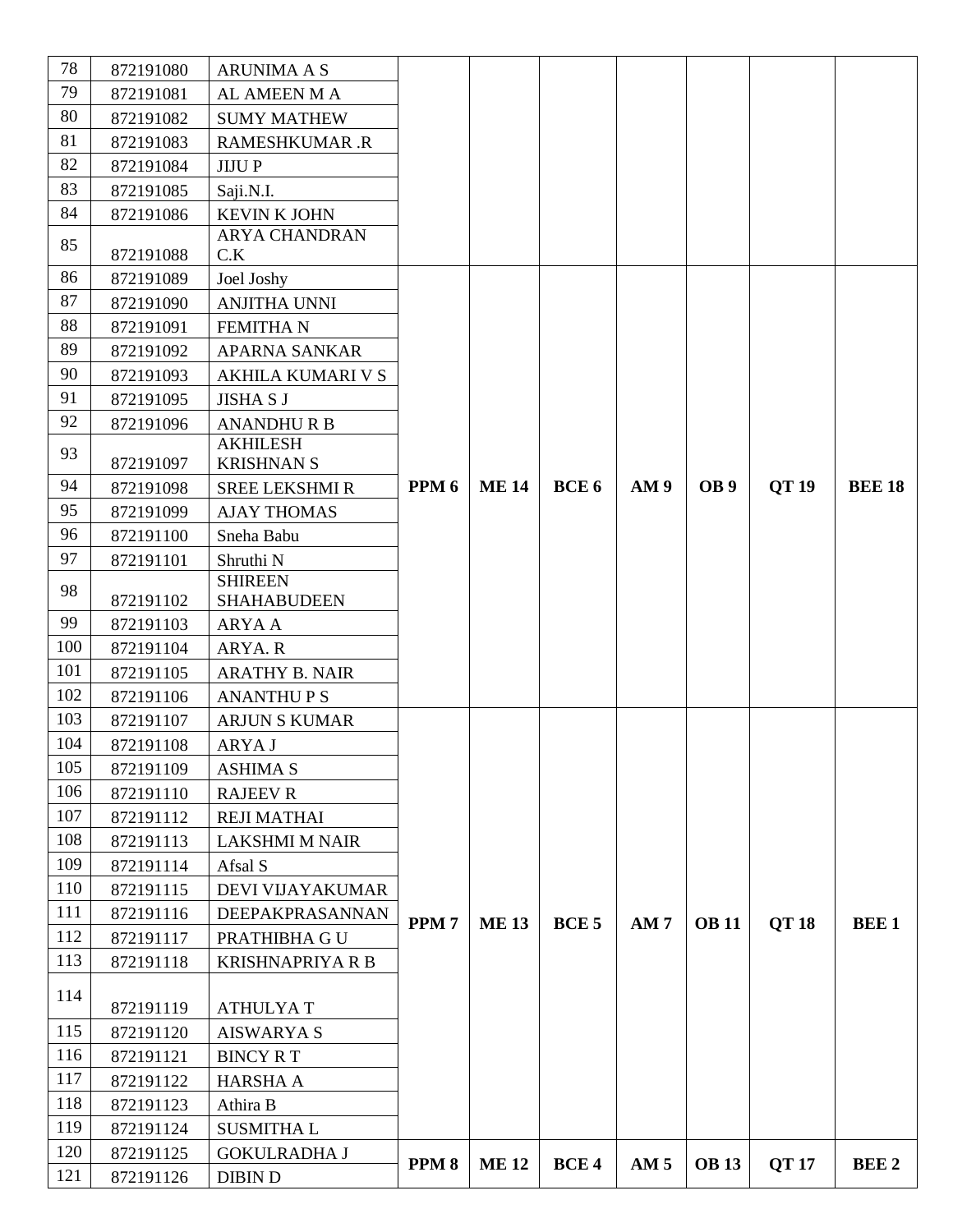| 122 | 872191127 | Muhammed Shameem B     |                  |             |             |                 |              |                 |              |
|-----|-----------|------------------------|------------------|-------------|-------------|-----------------|--------------|-----------------|--------------|
| 123 | 872191128 | SINDHUUS               |                  |             |             |                 |              |                 |              |
| 124 | 872191129 | Kesav R                |                  |             |             |                 |              |                 |              |
| 125 | 872191130 | Nabeel Aslam K A       |                  |             |             |                 |              |                 |              |
| 126 | 872191131 | <b>KEERTHI UDAYAN</b>  |                  |             |             |                 |              |                 |              |
| 127 | 872191132 | <b>EMIL J MATHEW</b>   |                  |             |             |                 |              |                 |              |
| 128 | 872191133 | <b>CHITHRA S</b>       |                  |             |             |                 |              |                 |              |
| 129 | 872191134 | JISHAD. S.             |                  |             |             |                 |              |                 |              |
| 130 | 872191135 | AJAS S                 |                  |             |             |                 |              |                 |              |
| 131 | 872191136 | <b>FATHAL A</b>        |                  |             |             |                 |              |                 |              |
| 132 | 872191137 | Amritha Sreekumar      |                  |             |             |                 |              |                 |              |
| 133 | 872191138 | ARUN KUMAR A T         |                  |             |             |                 |              |                 |              |
|     |           | <b>S AZEEM</b>         |                  |             |             |                 |              |                 |              |
| 134 | 872191139 | <b>MUHAMMAD</b>        |                  |             |             |                 |              |                 |              |
| 135 | 872191140 | Nikhil Sebastian       |                  |             |             |                 |              |                 |              |
| 136 | 872191141 | RAZI H.M               |                  |             |             |                 |              |                 |              |
| 137 | 872191142 | Shayama Subair         |                  |             |             |                 |              |                 |              |
| 138 | 872191143 | <b>KRISHNA PRAKASH</b> |                  |             |             |                 |              |                 |              |
| 139 | 872191144 | Rahul Diwakar          |                  |             |             |                 |              |                 |              |
| 140 | 872191145 | <b>ASHNA. S</b>        |                  |             |             |                 |              |                 |              |
| 141 | 872191146 | SNEHA JOHNSON          |                  |             |             |                 |              |                 |              |
| 142 | 872191147 | <b>ANJANA J</b>        |                  |             |             |                 |              |                 |              |
| 143 | 872191148 | <b>ASWATHY JAYAN</b>   |                  |             |             |                 |              |                 |              |
| 144 | 872191149 | Viji Krishna R         |                  |             |             |                 |              |                 |              |
| 145 | 872191150 | <b>AMALKUMAR P</b>     | PPM <sub>9</sub> | <b>ME11</b> | <b>BCE3</b> | AM <sub>3</sub> | <b>OB</b> 15 | QT 16           | <b>BEE4</b>  |
| 146 | 872191151 | <b>SARATHMS</b>        |                  |             |             |                 |              |                 |              |
| 147 | 872191152 | <b>SAJITHANS</b>       |                  |             |             |                 |              |                 |              |
| 148 | 872191153 | Renjini C V            |                  |             |             |                 |              |                 |              |
| 149 | 872191154 | <b>ASWIN R</b>         |                  |             |             |                 |              |                 |              |
| 150 | 872191155 | <b>SHALINI S</b>       |                  |             |             |                 |              |                 |              |
| 151 | 872191156 | <b>B. GOPIKA</b>       |                  |             |             |                 |              |                 |              |
| 152 | 872191157 | <b>MAITHRI MOHAN</b>   |                  |             |             |                 |              |                 |              |
| 153 | 872191158 | <b>MOHAMMED A L</b>    |                  |             |             |                 |              |                 |              |
| 154 | 872191159 | <b>SMITHA C</b>        |                  |             |             |                 |              |                 |              |
| 155 | 872191160 | HISHAM S HAMEED        |                  |             |             |                 |              |                 |              |
| 156 | 872191162 | <b>RASHEEDA A R</b>    |                  |             |             |                 |              |                 |              |
| 157 | 872191163 | <b>ANUJITH S R</b>     |                  |             |             |                 |              |                 |              |
| 158 | 872191164 | <b>HAKKEEM A</b>       |                  |             |             |                 |              |                 |              |
| 159 | 872191165 | <b>A R RAHUL</b>       |                  |             |             |                 |              |                 |              |
| 160 | 872191166 | <b>SUMILS</b>          | <b>PPM</b>       | <b>ME10</b> | <b>BCE2</b> | AM <sub>1</sub> | <b>OB</b> 17 | QT <sub>4</sub> | <b>BEE 5</b> |
| 161 | 872191167 | <b>RAHUL KUMAR.P</b>   | 10               |             |             |                 |              |                 |              |
| 162 | 872191168 | ARYA CHANDRAN J<br>A   |                  |             |             |                 |              |                 |              |
|     |           | <b>ALEESHA</b>         |                  |             |             |                 |              |                 |              |
| 163 | 872191169 | <b>NAZARUDEEN</b>      |                  |             |             |                 |              |                 |              |
| 164 | 872191170 | <b>SINDHU S PILLAI</b> |                  |             |             |                 |              |                 |              |
|     |           |                        |                  |             |             |                 |              |                 |              |
| 165 | 872191171 | HARISHANKAR.A          |                  |             |             |                 |              |                 |              |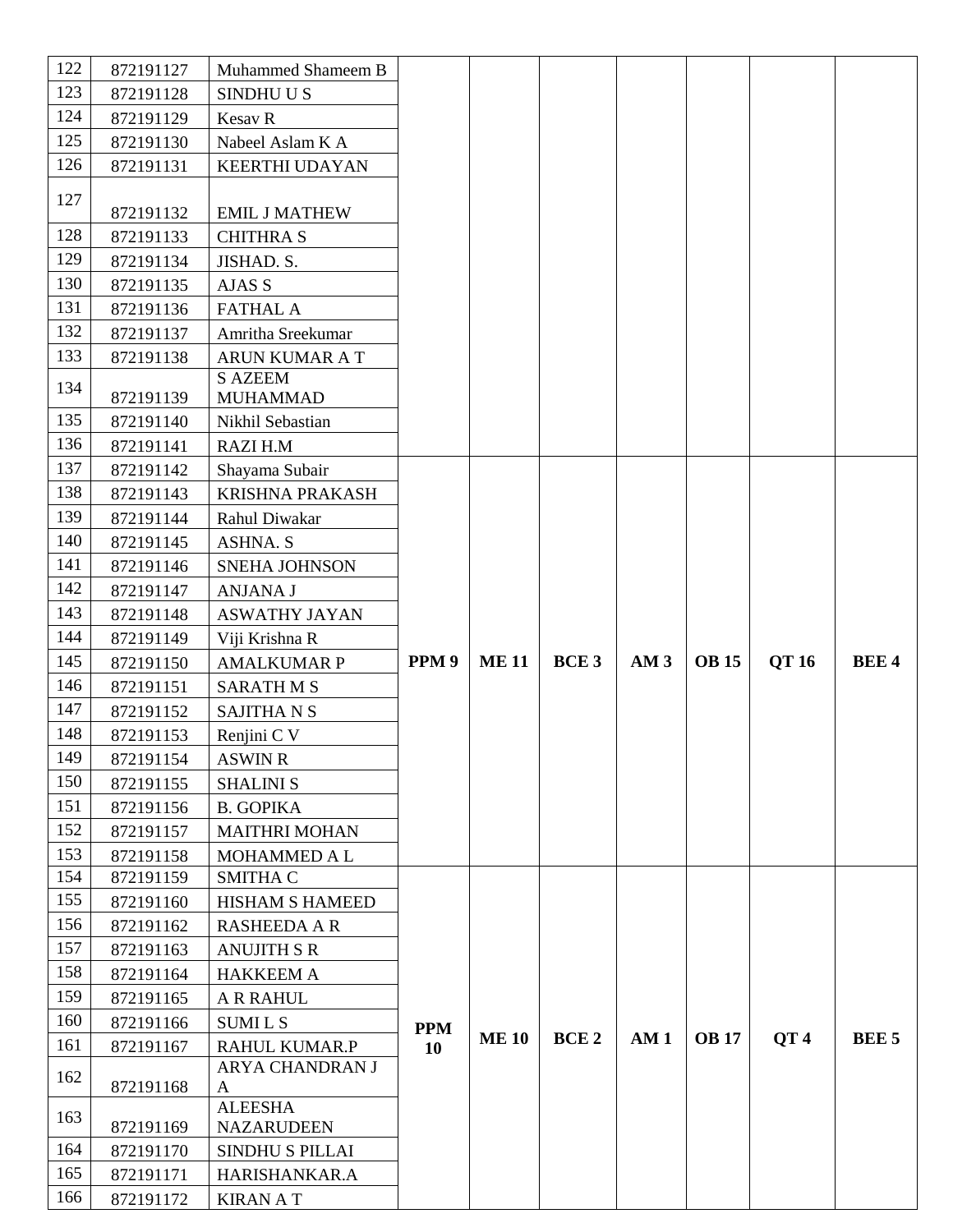| 167 | 872191173 | <b>GOURIL VIJAY</b>           |                  |                 |               |                 |                 |                 |               |
|-----|-----------|-------------------------------|------------------|-----------------|---------------|-----------------|-----------------|-----------------|---------------|
| 168 | 872191174 | Malavika Babu                 |                  |                 |               |                 |                 |                 |               |
| 169 | 872191175 | <b>GADHA L VIJAY</b>          |                  |                 |               |                 |                 |                 |               |
| 170 | 872191176 | <b>KARTHIK R</b><br>NARAYANAN |                  |                 |               |                 |                 |                 |               |
| 171 | 872191177 | Alfina. R                     |                  |                 |               |                 |                 |                 |               |
| 172 | 872191178 | <b>J RADHA</b>                |                  |                 |               |                 |                 |                 |               |
| 173 | 872191179 | <b>AKSHAY KRISHNAN</b><br>G S |                  |                 |               |                 |                 |                 |               |
| 174 | 872191180 | Vishnu Raj B J                |                  |                 |               |                 |                 |                 |               |
| 175 | 872191181 | UNNI KRISHNAN M R             |                  |                 |               |                 |                 |                 |               |
| 176 |           | Anaswara Preela               |                  |                 |               |                 |                 |                 |               |
|     | 872191182 | Surendran                     |                  |                 |               |                 |                 |                 |               |
| 177 | 872191183 | <b>AISWARYA J R</b>           |                  |                 |               |                 |                 |                 |               |
| 178 | 872191184 | <b>RAJANI R</b>               | <b>PPM</b><br>11 | <b>ME9</b>      | <b>BCE1</b>   | AM <sub>2</sub> | <b>OB</b> 19    | QT <sub>8</sub> | <b>BEE7</b>   |
| 179 | 872191185 | <b>IRFAN KABEER</b>           |                  |                 |               |                 |                 |                 |               |
| 180 | 872191186 | <b>AFSAL</b>                  |                  |                 |               |                 |                 |                 |               |
| 181 | 872191187 | RIYADH BIN SALIM              |                  |                 |               |                 |                 |                 |               |
| 182 | 872191188 | <b>AARATHY SV</b>             |                  |                 |               |                 |                 |                 |               |
| 183 | 872191189 | Rakend B S                    |                  |                 |               |                 |                 |                 |               |
| 184 | 872191190 | Ananthu Nagendran             |                  |                 |               |                 |                 |                 |               |
| 185 | 872191191 | <b>MERFINC</b>                |                  |                 |               |                 |                 |                 |               |
| 186 | 872191192 | <b>JOEMON JOSEPH</b>          |                  |                 |               |                 |                 |                 |               |
| 187 | 872191193 | <b>SUNILRAJ N V</b>           |                  |                 |               |                 |                 |                 |               |
| 188 | 872191194 | DHEERAJ VIKRAM                |                  |                 |               |                 |                 |                 |               |
| 189 | 872191195 | JEAN VIJAY V M                |                  |                 |               |                 |                 |                 |               |
| 190 | 872191196 | S YEDU KRISHNAN               |                  |                 |               |                 |                 |                 |               |
| 191 | 872191197 | Ciril .K                      |                  |                 |               |                 |                 |                 |               |
| 192 | 872191198 | <b>SREEJA S</b>               |                  |                 |               |                 |                 |                 |               |
| 193 | 872191199 | Unnikrishnan S                |                  |                 |               |                 |                 |                 |               |
| 194 | 872191200 | <b>SYED ALIN</b>              |                  |                 |               |                 |                 |                 |               |
| 195 | 872191201 | Vishnu J R                    | <b>PPM</b>       |                 |               |                 |                 |                 |               |
| 196 | 872191202 | <b>LIBITHA VARGHESE</b>       | 12               | <b>ME8</b>      | <b>BCE 19</b> | AM <sub>4</sub> | OB <sub>2</sub> | <b>QT12</b>     | <b>BEE 17</b> |
| 197 | 872191203 | Malavika Anilkumar            |                  |                 |               |                 |                 |                 |               |
| 198 | 872191204 | PAVITHRA P S                  |                  |                 |               |                 |                 |                 |               |
| 199 | 872191205 | ROHINIKRISHNA.P               |                  |                 |               |                 |                 |                 |               |
| 200 | 872191206 | Pavithra S M                  |                  |                 |               |                 |                 |                 |               |
| 201 | 872191207 | VAISHNAVI U S                 |                  |                 |               |                 |                 |                 |               |
| 202 | 872191208 | <b>AMAL M R</b>               |                  |                 |               |                 |                 |                 |               |
| 203 | 872191209 | <b>SREEREMYA S R</b>          |                  |                 |               |                 |                 |                 |               |
| 204 | 872191210 | POURNAMI S                    |                  |                 |               |                 |                 |                 |               |
| 205 | 872191212 | <b>RESHMA G</b>               |                  |                 |               |                 |                 |                 |               |
| 206 | 872191213 | Ananthu j nair                |                  |                 |               |                 |                 |                 |               |
| 207 | 872191214 | <b>SUHELA HIYAS</b>           |                  |                 |               |                 |                 |                 |               |
| 208 | 872191215 | <b>RISWAN THAHIR T</b>        | <b>PPM</b><br>13 | ME <sub>7</sub> | <b>BCE 18</b> | AM <sub>6</sub> | OB <sub>4</sub> | <b>QT14</b>     | <b>BEE 16</b> |
| 209 | 872191216 | <b>SUDHEERSHAH H N</b>        |                  |                 |               |                 |                 |                 |               |
| 210 | 872191217 | <b>SREEJITH S</b>             |                  |                 |               |                 |                 |                 |               |
| 211 | 872191218 | <b>SUJIN S S</b>              |                  |                 |               |                 |                 |                 |               |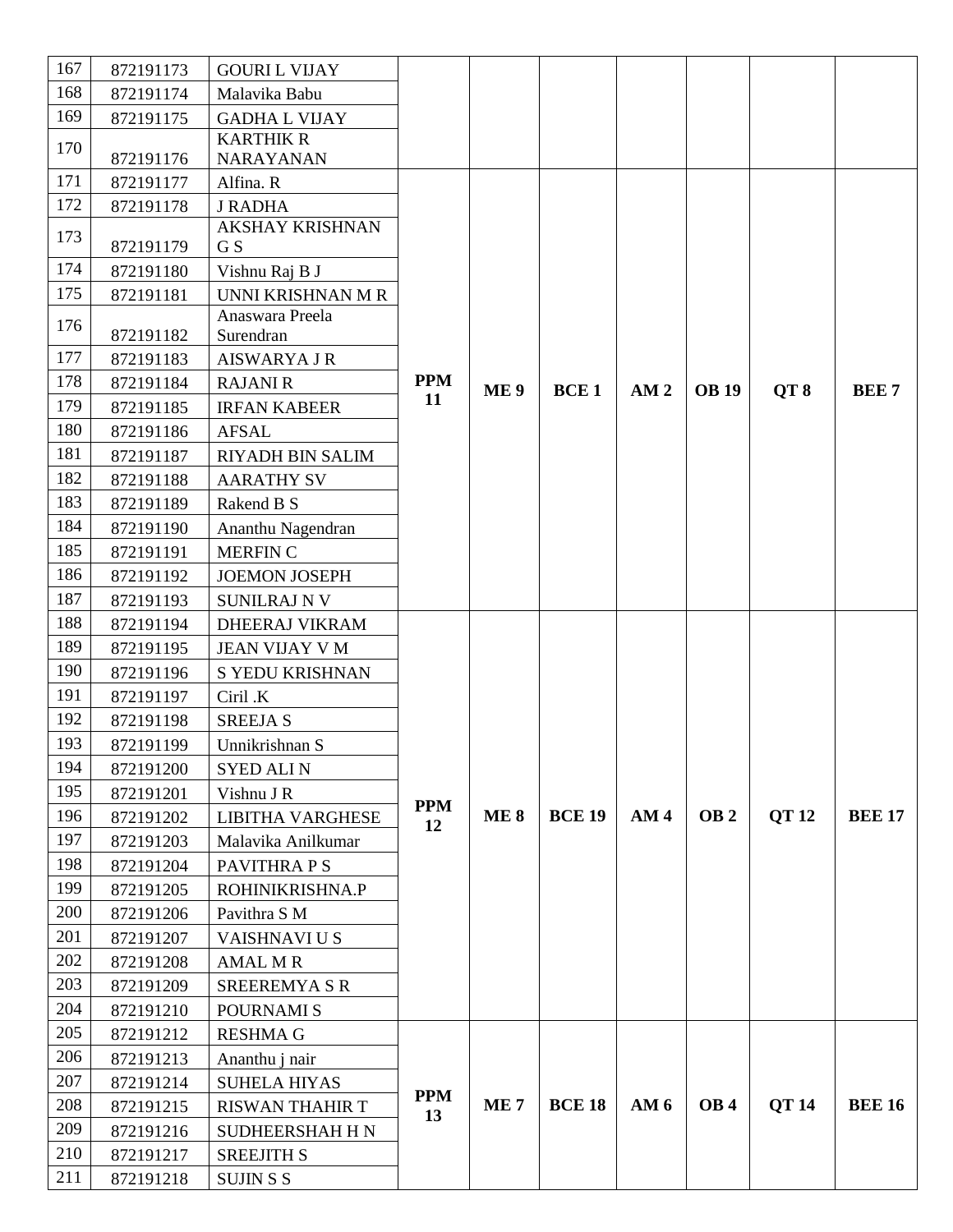| 212 | 872191219 | <b>SUDARSAN V</b>              |            |                 |               |                 |                 |                 |               |
|-----|-----------|--------------------------------|------------|-----------------|---------------|-----------------|-----------------|-----------------|---------------|
| 213 | 872191220 | <b>SHABANA S</b>               |            |                 |               |                 |                 |                 |               |
| 214 | 872191221 | ANJU.C.CHANDRAN                |            |                 |               |                 |                 |                 |               |
| 215 | 872191222 | <b>SAJITH H S</b>              |            |                 |               |                 |                 |                 |               |
| 216 | 872191223 | Stella Stephen                 |            |                 |               |                 |                 |                 |               |
| 217 | 872191224 | <b>CHIPPY SOMARAJAN</b>        |            |                 |               |                 |                 |                 |               |
| 218 | 872191225 | <b>GLOBIA OLIVER</b>           |            |                 |               |                 |                 |                 |               |
| 219 | 872191226 | DARSANA J S                    |            |                 |               |                 |                 |                 |               |
| 220 | 872191227 | <b>ARYAMA</b>                  |            |                 |               |                 |                 |                 |               |
| 221 | 872191228 | <b>ARSHAD RAZAK</b>            |            |                 |               |                 |                 |                 |               |
| 222 |           | <b>MOHAMMED</b>                |            |                 |               |                 |                 |                 |               |
|     | 872191229 | <b>EBRAHIM</b>                 |            |                 |               |                 |                 |                 |               |
| 223 | 872191230 | <b>FATHIMA NAZAR</b>           |            |                 |               |                 |                 |                 |               |
| 224 | 872191231 | Dhanya.P                       |            |                 |               |                 |                 |                 |               |
| 225 | 872191232 | PARVATHY T S                   |            |                 |               |                 |                 |                 |               |
| 226 | 872191233 | <b>NADESH S</b>                |            |                 |               |                 |                 |                 |               |
| 227 | 872191234 | Aishwarya L                    |            |                 |               |                 |                 |                 |               |
| 228 | 872191235 | HARIKRISHNAN G G               |            |                 |               |                 |                 |                 |               |
| 229 | 872191236 | <b>MINI MOHANAN</b>            | <b>PPM</b> |                 |               |                 |                 |                 |               |
| 230 | 872191237 | <b>JIBIN JOY KURIEN</b>        | 14         | <b>ME 6</b>     | <b>BCE 17</b> | AM <sub>8</sub> | OB6             | QT 13           | <b>BEE 10</b> |
| 231 | 872191238 | <b>MALAVIKA ROHINI</b><br>LAL  |            |                 |               |                 |                 |                 |               |
| 232 |           |                                |            |                 |               |                 |                 |                 |               |
| 233 | 872191239 | <b>SREEDEVI S</b>              |            |                 |               |                 |                 |                 |               |
|     | 872191240 | <b>SACHIN N S</b>              |            |                 |               |                 |                 |                 |               |
| 234 | 872191241 | <b>MRANILA</b>                 |            |                 |               |                 |                 |                 |               |
| 235 | 872191242 | <b>VEENA.V</b>                 |            |                 |               |                 |                 |                 |               |
| 236 | 872191243 | JYOTHISH C                     |            |                 |               |                 |                 |                 |               |
| 237 | 872191244 | SHOJID.T                       |            |                 |               |                 |                 |                 |               |
| 238 | 872191245 | SIRAJUDHEEN.K.C                |            |                 |               |                 |                 |                 |               |
| 239 | 872191246 | NITHIN G                       |            |                 |               |                 |                 |                 |               |
| 240 | 872191247 | Aravindan J                    |            |                 |               |                 |                 |                 |               |
| 241 | 872191248 | <b>MOHAMMED</b><br>ANSARI.M    |            |                 |               |                 |                 |                 |               |
| 242 | 872191249 | Pushparajan J                  |            |                 |               |                 |                 |                 |               |
| 243 | 872191250 | Jyothikumar P                  |            |                 |               |                 |                 |                 |               |
| 244 | 872191251 | ANURAJ. K. R                   |            |                 |               |                 |                 |                 |               |
| 245 | 872191252 | NARENDRAN M                    |            |                 |               |                 |                 |                 |               |
| 246 |           |                                |            |                 |               |                 |                 |                 |               |
| 247 | 872191253 | Bhagathram U<br><b>AFSAL N</b> | <b>PPM</b> | <b>ME5</b>      | <b>BCE 16</b> | <b>AM 10</b>    | OB <sub>8</sub> | QT <sub>2</sub> | <b>BEE 11</b> |
| 248 | 872191254 |                                | 15         |                 |               |                 |                 |                 |               |
|     | 872191255 | VINI J                         |            |                 |               |                 |                 |                 |               |
| 249 | 872191256 | O S ANANDA GOPAL               |            |                 |               |                 |                 |                 |               |
| 250 | 872191257 | <b>ANJANA MENON S</b>          |            |                 |               |                 |                 |                 |               |
| 251 | 872191258 | <b>SOORAJ V S</b>              |            |                 |               |                 |                 |                 |               |
| 252 | 872191259 | <b>ABHINANDAN S</b>            |            |                 |               |                 |                 |                 |               |
| 253 | 872191260 | <b>Kishore Francis</b>         |            |                 |               |                 |                 |                 |               |
| 254 | 872191261 | <b>GOKUL V BABU</b>            |            |                 |               |                 |                 |                 |               |
| 255 | 872191262 | <b>GOKUL CHAND C M</b>         |            |                 |               |                 |                 |                 |               |
| 256 | 872191263 | ARUN DHANESH. D.S.             | <b>PPM</b> | ME <sub>4</sub> | <b>BCE 15</b> | <b>AM 12</b>    | <b>OB</b> 10    | <b>QT11</b>     | <b>BEE 8</b>  |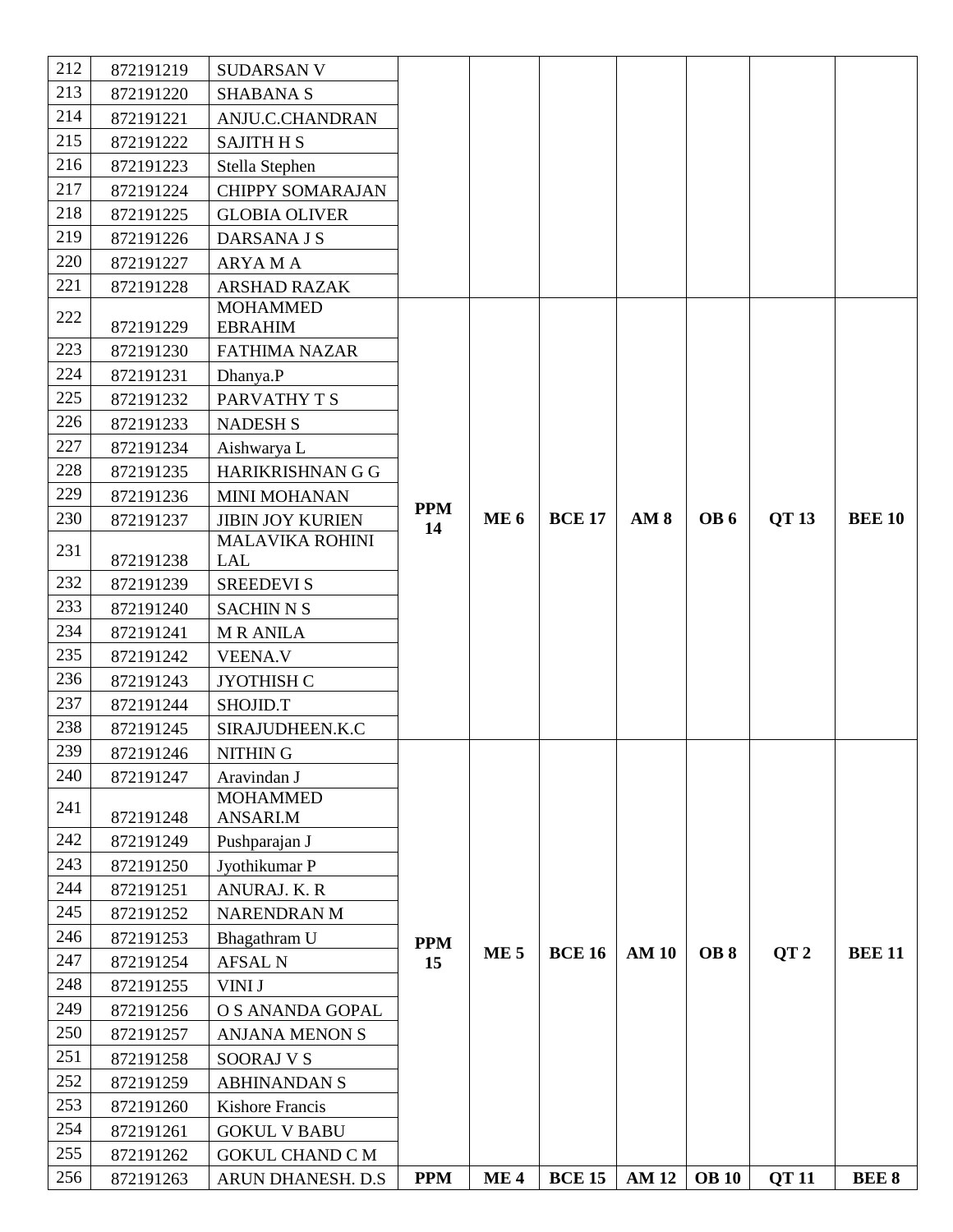| 257 | 872191264 | <b>AKHIL V S</b>                       | 16         |                 |               |              |              |                 |               |
|-----|-----------|----------------------------------------|------------|-----------------|---------------|--------------|--------------|-----------------|---------------|
| 258 | 872191265 | <b>KRISHNANJALI S</b>                  |            |                 |               |              |              |                 |               |
| 259 | 872191266 | <b>BADHUSHAM</b>                       |            |                 |               |              |              |                 |               |
| 260 | 872191267 | <b>AKHIL V V</b>                       |            |                 |               |              |              |                 |               |
| 261 | 872191268 | <b>KRISHNAVENI B</b><br><b>NAIR</b>    |            |                 |               |              |              |                 |               |
| 262 | 872191269 | <b>SARATHRAJAN S R</b>                 |            |                 |               |              |              |                 |               |
| 263 | 872191270 | <b>KEERTHI. S.R</b>                    |            |                 |               |              |              |                 |               |
| 264 | 872191271 | ANJU.P.M.                              |            |                 |               |              |              |                 |               |
| 265 | 872191272 | <b>WILSON WILLIAM</b>                  |            |                 |               |              |              |                 |               |
| 266 | 872191273 | <b>ASWIN A</b>                         |            |                 |               |              |              |                 |               |
| 267 | 872191274 | <b>SREERENJINI M R</b>                 |            |                 |               |              |              |                 |               |
| 268 | 872191275 | MEENAKSHI. S                           |            |                 |               |              |              |                 |               |
| 269 | 872191276 | PRAKASHKUMARPT                         |            |                 |               |              |              |                 |               |
| 270 | 872191277 | <b>SHEEJA B</b>                        |            |                 |               |              |              |                 |               |
| 271 | 872191278 | Archana Sreekumar                      |            |                 |               |              |              |                 |               |
| 272 | 872191279 | <b>BINDHYA GODWIN</b>                  |            |                 |               |              |              |                 |               |
| 273 | 872191280 | <b>ARJUN GIRISH</b>                    |            |                 |               |              |              |                 |               |
| 274 | 872191281 | PRAVEEN P                              |            |                 |               |              |              |                 |               |
| 275 | 872191282 | <b>MUHAMMED AJAS R</b>                 |            |                 |               |              |              |                 |               |
| 276 | 872191283 | Najma N                                |            |                 |               |              |              |                 |               |
| 277 | 872191284 | DEVIKA D S                             |            |                 |               |              |              |                 |               |
| 278 | 872191285 | Neena A B                              |            |                 |               |              |              |                 |               |
| 279 | 872191286 | <b>ANEESH A</b>                        |            |                 |               |              |              |                 |               |
| 280 | 872191287 | Vysaghan v s                           |            |                 |               |              |              |                 |               |
| 281 | 872191288 | <b>ASHIN C SHAJAN</b>                  |            |                 |               |              |              |                 |               |
| 282 | 872191289 | R K LEKSHMI PRIYA                      | <b>PPM</b> | ME <sub>3</sub> | <b>BCE 14</b> | <b>AM 16</b> | <b>OB</b> 12 | QT <sub>9</sub> | <b>BEE 13</b> |
| 283 |           | JEEVAN BOBBY                           | 17         |                 |               |              |              |                 |               |
|     | 872191290 | <b>NARIMATTOM</b>                      |            |                 |               |              |              |                 |               |
| 284 | 872191291 | <b>LAKSHMI M</b>                       |            |                 |               |              |              |                 |               |
| 285 | 872191292 | <b>ANJITH V</b><br><b>KEVIN THOMAS</b> |            |                 |               |              |              |                 |               |
| 286 | 872191293 | <b>MIRANDA</b>                         |            |                 |               |              |              |                 |               |
| 287 |           | <b>BHUPENDER</b>                       |            |                 |               |              |              |                 |               |
|     | 872191294 | <b>SHARMA</b>                          |            |                 |               |              |              |                 |               |
| 288 | 872191295 | <b>RAJIAL</b>                          |            |                 |               |              |              |                 |               |
| 289 |           | <b>BIVIN THOMAS</b>                    |            |                 |               |              |              |                 |               |
|     | 872191296 | <b>PAUL</b><br>N MOHAMED               |            |                 |               |              |              |                 |               |
| 290 | 872191297 | <b>NOUFIN</b>                          |            |                 |               |              |              |                 |               |
| 291 | 872191298 | <b>SIYAS B. R</b>                      |            |                 |               |              |              |                 |               |
| 292 | 872191299 | <b>ABHISHEK R</b>                      |            |                 |               |              |              |                 |               |
| 293 | 872191300 | <b>CHIPPY RAJ</b>                      |            |                 |               |              |              |                 |               |
| 294 | 872191301 | ANAMIKA SHARMA                         | <b>PPM</b> | ME <sub>2</sub> | <b>BCE 13</b> | <b>AM18</b>  | <b>OB</b> 14 | QT <sub>6</sub> | <b>BEE 19</b> |
| 295 | 872191302 | <b>AJAYKUMAR P S</b>                   | 18         |                 |               |              |              |                 |               |
| 296 | 872191303 | <b>VIDYAS</b>                          |            |                 |               |              |              |                 |               |
| 297 | 872191304 | <b>MANJIMA VO</b>                      |            |                 |               |              |              |                 |               |
| 298 | 872191305 | <b>CHINCHU JOSEPH</b>                  |            |                 |               |              |              |                 |               |
| 299 | 872191306 | <b>Aravind Perumal RV</b>              |            |                 |               |              |              |                 |               |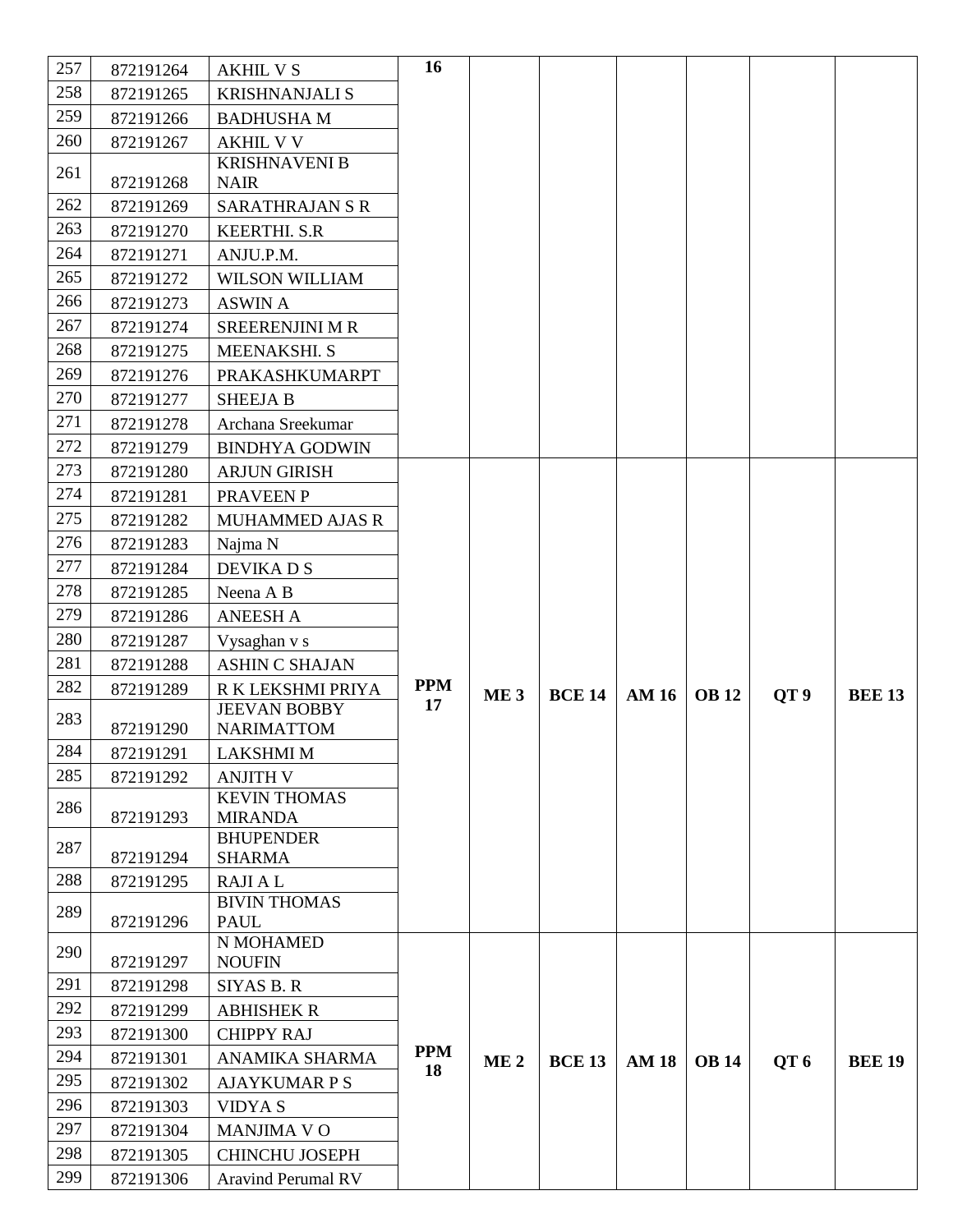| 300 | 872191307 | DHANOOP P C             |                  |                 |               |             |              |      |               |
|-----|-----------|-------------------------|------------------|-----------------|---------------|-------------|--------------|------|---------------|
| 301 | 872191308 | <b>ANISHMON.S</b>       |                  |                 |               |             |              |      |               |
| 302 | 872191309 | <b>ABU BIDHA HAREES</b> |                  |                 |               |             |              |      |               |
| 303 | 872191310 | Jelesh J Nelson         |                  |                 |               |             |              |      |               |
| 304 | 872191311 | V. M .MALINI            |                  |                 |               |             |              |      |               |
| 305 | 872191312 | <b>DEVIKA J V</b>       |                  |                 |               |             |              |      |               |
| 306 | 872191313 | ANJANA DEVI D           |                  |                 |               |             |              |      |               |
| 307 | 872191314 | <b>LEELA KRISHNAN</b>   |                  |                 |               |             |              |      |               |
| 308 | 872191315 | <b>MEGHAM</b>           |                  |                 |               |             |              |      |               |
| 309 | 872191316 | <b>ANJANA SATHEESH</b>  | <b>PPM</b><br>19 | ME <sub>1</sub> | <b>BCE 12</b> | <b>AM14</b> | <b>OB</b> 16 | QT 7 | <b>BEE 14</b> |
| 310 | 872191317 | ARUN S                  |                  |                 |               |             |              |      |               |
| 311 | 872191318 | LEENAKUMARI V .G        |                  |                 |               |             |              |      |               |
| 312 | 872191319 | <b>SUMI M S</b>         |                  |                 |               |             |              |      |               |
| 313 | 872191320 | <b>AYANA ANILKUMAR</b>  |                  |                 |               |             |              |      |               |
| 314 | 872191321 | Edwin Joseph            |                  |                 |               |             |              |      |               |

|                  | <b>Business Communication and Soft skills (MGT103)</b> |
|------------------|--------------------------------------------------------|
| BCE <sub>1</sub> | Principles of Business Communication                   |
| BCE <sub>2</sub> | Types & Methods of Business Communication              |
| BCE <sub>3</sub> | <b>Process of Business Communication</b>               |
| BCE <sub>4</sub> | Barriers to Poor Organised Communication               |
| BCE <sub>5</sub> | Effective leadership communication                     |
| BCE <sub>6</sub> | <b>Cross culture Communication</b>                     |
| BCE <sub>7</sub> | Verbal & non verbal communication in business          |
| BCE <sub>8</sub> | Public speaking skills                                 |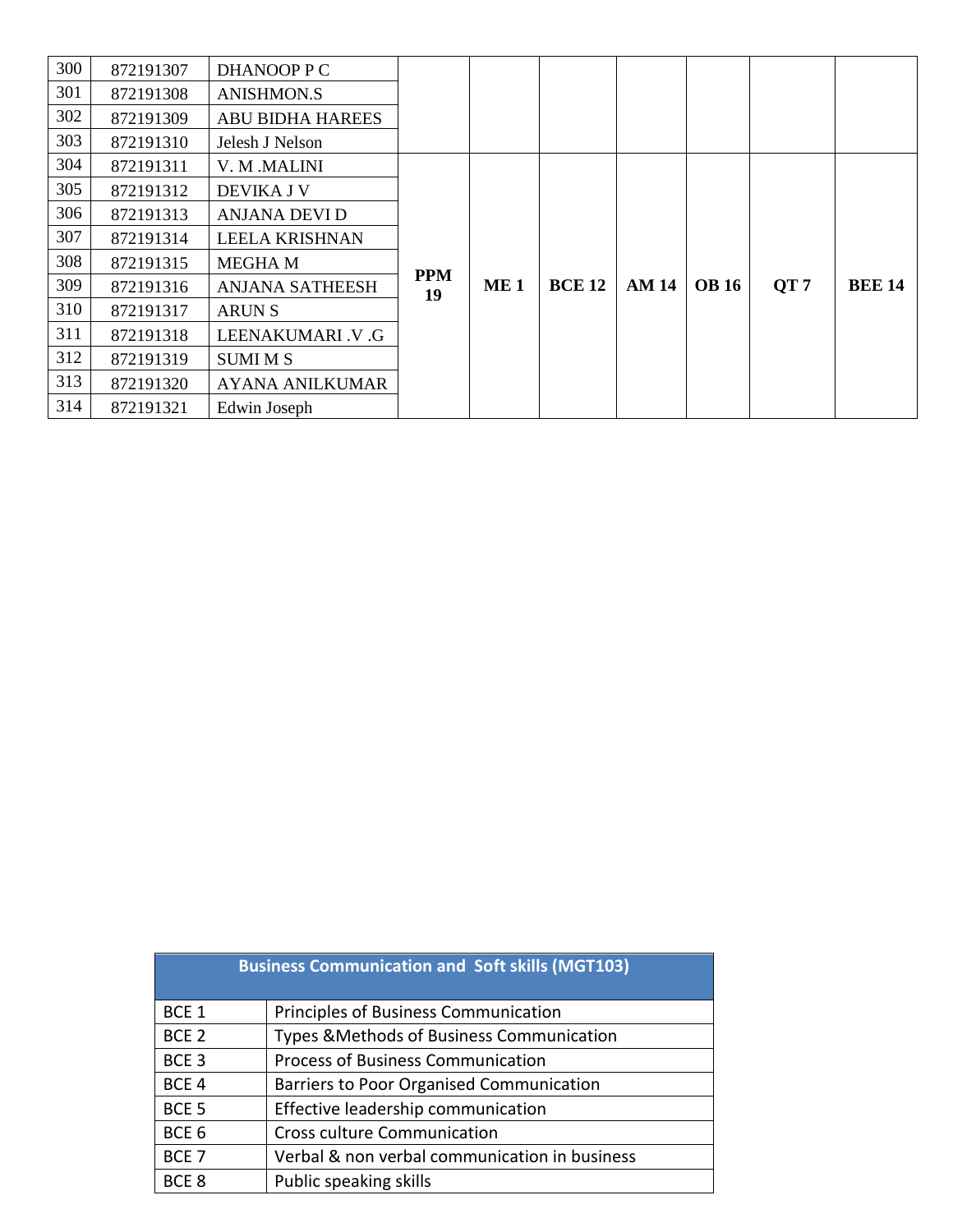| BCE <sub>9</sub> | <b>Business presentation</b>                      |
|------------------|---------------------------------------------------|
| <b>BCE 10</b>    | Roles of Audio Visual aids and computer in oral   |
|                  | presentation                                      |
| <b>BCE 11</b>    | Interviewing                                      |
| <b>BCE 12</b>    | Structures and methods of written communication   |
| <b>BCE 13</b>    | <b>Customer Complaints and collection letters</b> |
| <b>BCE 14</b>    | <b>Memoranda Directives and Instructions</b>      |
| <b>BCE 15</b>    | Preparation of Resumes                            |
| <b>BCE 16</b>    | Conducting seminars and conferences               |
| <b>BCE 17</b>    | Drafting speech                                   |
| <b>BCE 18</b>    | Structures of report                              |
| <b>BCF 19</b>    | <b>Technical Report</b>                           |

|                 | <b>Accounting For Managers (MGT104)</b>                  |
|-----------------|----------------------------------------------------------|
| AM <sub>1</sub> | Importance of Financial and financial accounting         |
| AM <sub>2</sub> | System s of book keeping                                 |
| AM3             | <b>Trial Balance</b>                                     |
| AM4             | Generally accepted accounting principles (GAAP)          |
| AM <sub>5</sub> | Methods of charging depreciation                         |
| AM <sub>6</sub> | Capital and Revenue                                      |
| AM7             | Trading and profit and loss account                      |
| AM <sub>8</sub> | Objectives scope and importance of managerial accounting |
| AM9             | Financial statement analysis                             |
| AM10            | Tread analysis and ratio analysis                        |
| AM11            | DuPont Analysis                                          |
| AM12            | <b>Working Capital</b>                                   |
| AM13            | Fund flow statement                                      |
| AM14            | Cash flow Analysis                                       |
| AM15            | International accounting standard                        |
| AM16            | <b>Responsibility Accounting</b>                         |
| AM17            | Common size financial statements                         |
| AM18            | Accounting concepts and Interventions                    |
| AM19            | Cash book                                                |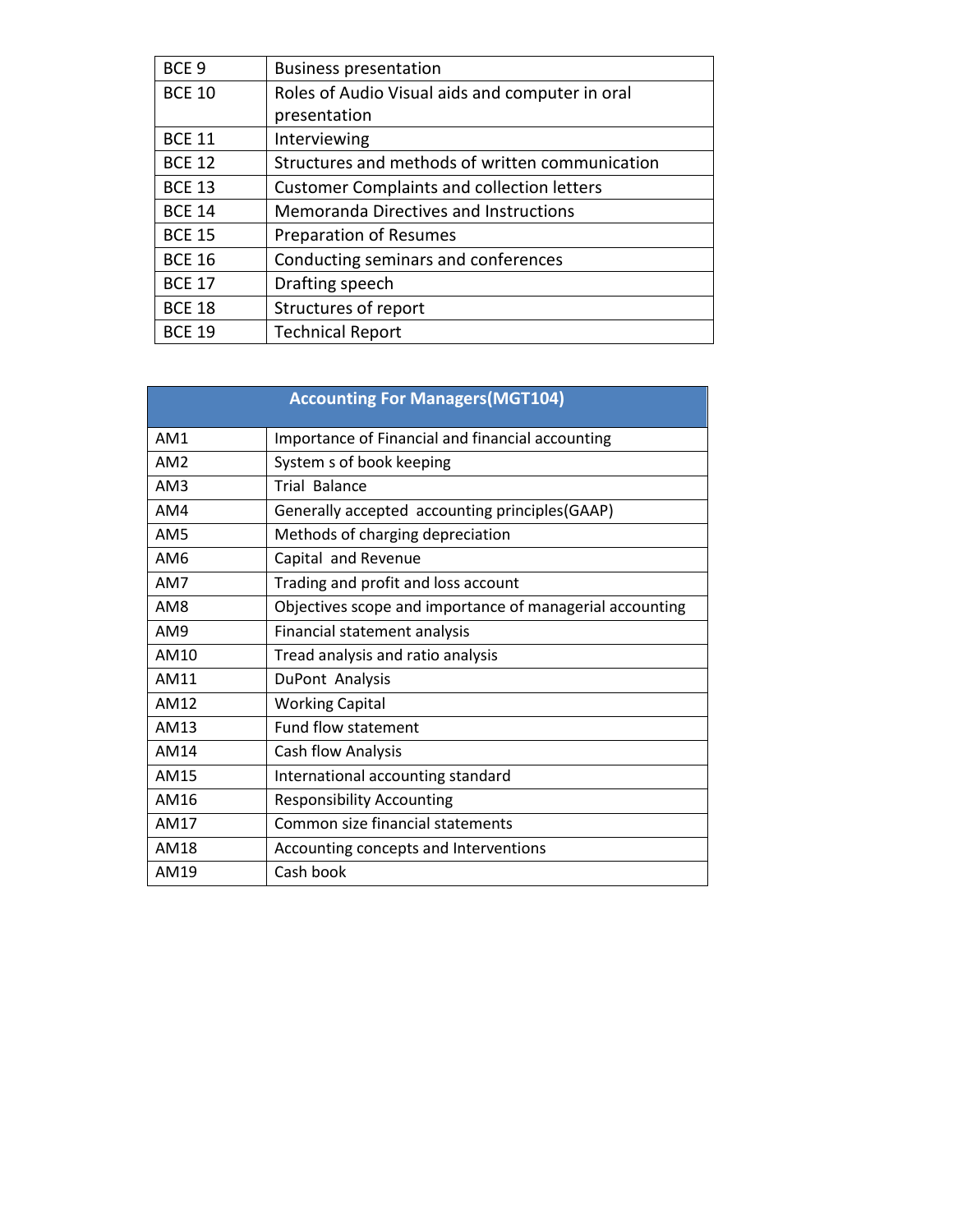|                  | <b>Organisational Behaviour(MGT105)</b>                            |
|------------------|--------------------------------------------------------------------|
| OB <sub>1</sub>  | Historical evolution of OB                                         |
| OB <sub>2</sub>  | Social learning frame work                                         |
| OB <sub>3</sub>  | Methods of collecting behavioural data                             |
| OB <sub>4</sub>  | Performance outcomes- Efficiency and                               |
|                  | effectiveness                                                      |
| OB <sub>5</sub>  | Factors affecting perception                                       |
| OB <sub>6</sub>  | Learning theories                                                  |
| OB7              | <b>Motivational theories</b>                                       |
| OB <sub>8</sub>  | Stress management techniques                                       |
| OB9              | <b>Emotional Intelligence</b>                                      |
| OB10             | Factors affecting decision making                                  |
| <b>OB11</b>      | Factors affecting communications and channels of<br>communications |
| <b>OB12</b>      | Internal personal dynamics                                         |
| OB <sub>13</sub> | <b>Transactional Analysis</b>                                      |
| OB14             | Leadership theories and models                                     |
| <b>OB15</b>      | Conflict process and level of conflict resolution<br>strategies    |
| <b>OB16</b>      | Principles of organisational design                                |
| <b>OB17</b>      | Organisational policies and practices                              |
| <b>OB18</b>      | Effects of organisational culture on employee                      |
|                  | Performance                                                        |
| <b>OB19</b>      | Organisational development                                         |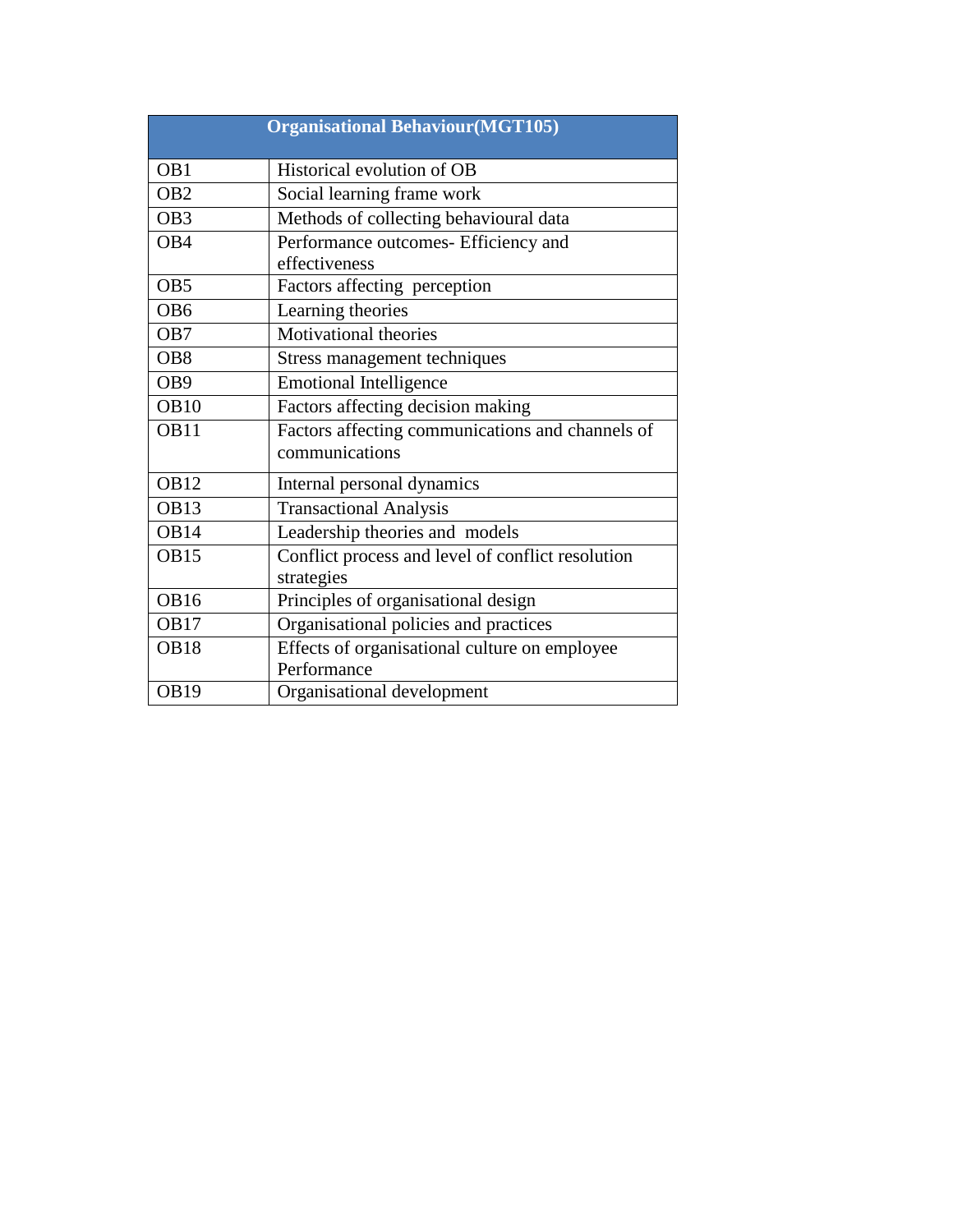| <b>Quantitative Techniques (MGT106)</b> |                                       |  |
|-----------------------------------------|---------------------------------------|--|
| QT <sub>1</sub>                         | <b>Charts and Diagrams</b>            |  |
| QT <sub>2</sub>                         | Measure of central tendency           |  |
| QT <sub>3</sub>                         | Measures of dispersion                |  |
| QT4                                     | Sampling methods                      |  |
| QT <sub>5</sub>                         | Sampling & non sampling error         |  |
| QT <sub>6</sub>                         | Definition of probability             |  |
| QT <sub>7</sub>                         | Conditional probability               |  |
| QT <sub>8</sub>                         | Bayes theorem                         |  |
| QT <sub>9</sub>                         | Business application of probability   |  |
| QT 10                                   | <b>Binomial distribution</b>          |  |
| QT 11                                   | Poisson distribution                  |  |
| QT 12                                   | Normal distribution                   |  |
| QT 13                                   | Point and interval estimation         |  |
| QT 14                                   | Standard error                        |  |
| QT 15                                   | Testing of hypothesis Z test          |  |
| QT 16                                   | Testing of hypothesis chi square test |  |
| QT 17                                   | <b>ANNOVA</b>                         |  |
| QT 18                                   | Software packages                     |  |
| QT 19                                   | Simple correlation & regression       |  |

|                  | <b>Business Environment and Ethics(MGT107)</b>      |
|------------------|-----------------------------------------------------|
| <b>BFF1</b>      | Significance of business environment                |
| BEE <sub>2</sub> | Relationship between business and environment       |
| BEE <sub>3</sub> | Implication of economic environment & business      |
| BEE <sub>4</sub> | concepts & feature s of Goods & Service Tax (GST)   |
| BEE <sub>5</sub> | Characteristics of mixed economy                    |
| BEE <sub>6</sub> | Post liberation                                     |
| BEE <sub>7</sub> | <b>Cultural Environment</b>                         |
| BEE <sub>8</sub> | Technological Environment & implication to business |
| BEE <sub>9</sub> | National knowledge Commission                       |
| <b>BEE 10</b>    | <b>Political Environment NITI AYOG</b>              |
| <b>BEE 11</b>    | <b>National Green Tribunal NGT</b>                  |
| <b>BEE 12</b>    | Capital Market SEB, FII                             |
| <b>BEE 13</b>    | Principle and I characteristics of Ethics           |
| <b>BEE 14</b>    | Ethics Committee & its function                     |
| <b>BEE 15</b>    | Code of Ethics & Code of Conduct                    |
| <b>BEE 16</b>    | Importance of business ethics & advantages          |
| <b>BEE 17</b>    | <b>Ethics Audit</b>                                 |
| <b>BEE 18</b>    | Whistle Blowing                                     |
| <b>BEE 19</b>    | corporate social responsibility                     |